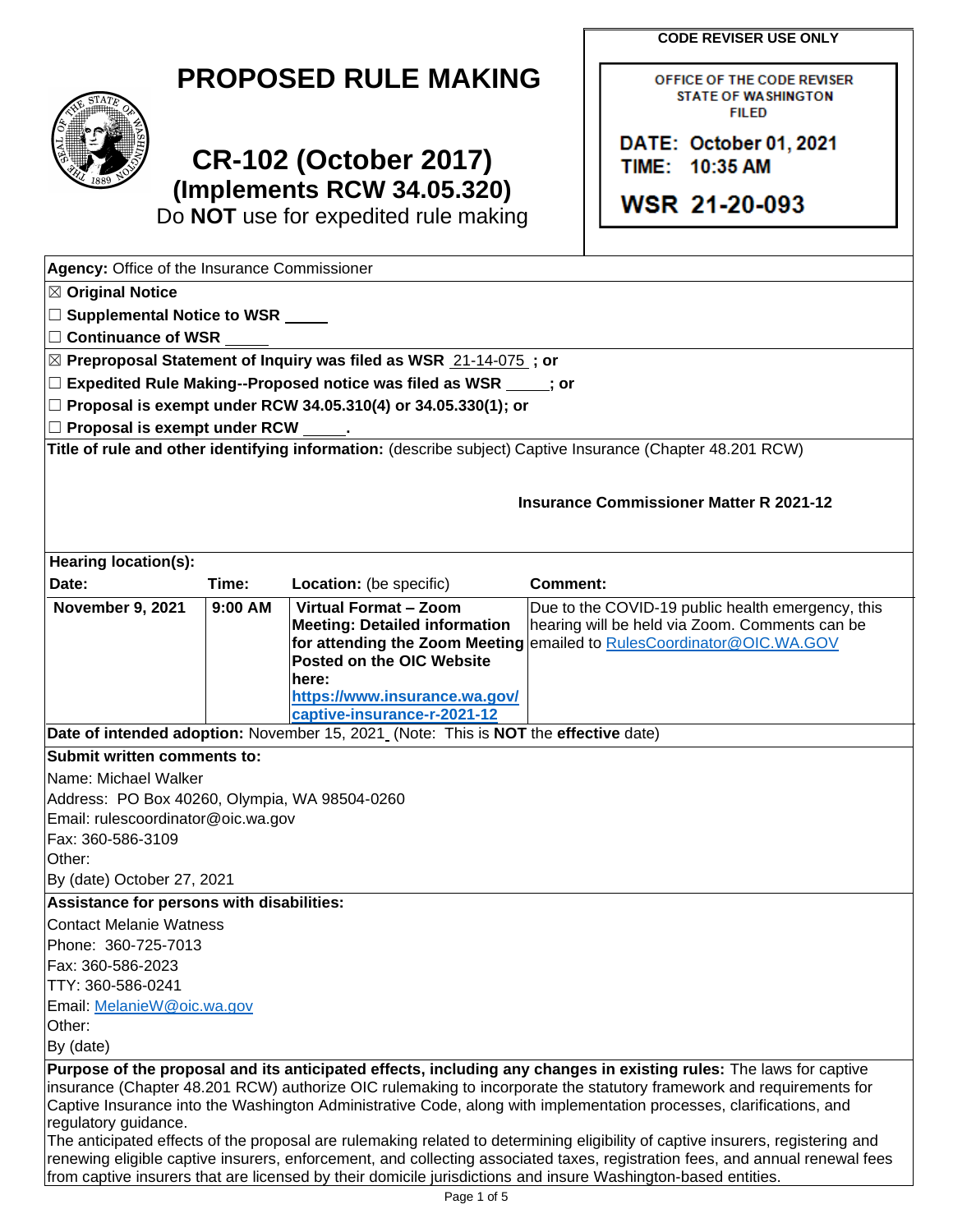| obligations under the new law.                                  |                                                                 | These rules will facilitate implementation of Captive Insurance by ensuring that all affected entities understand their rights and                                                                                                                                                                                                                                                                                                                                                                                                                                                                                                |                                                   |
|-----------------------------------------------------------------|-----------------------------------------------------------------|-----------------------------------------------------------------------------------------------------------------------------------------------------------------------------------------------------------------------------------------------------------------------------------------------------------------------------------------------------------------------------------------------------------------------------------------------------------------------------------------------------------------------------------------------------------------------------------------------------------------------------------|---------------------------------------------------|
|                                                                 |                                                                 |                                                                                                                                                                                                                                                                                                                                                                                                                                                                                                                                                                                                                                   |                                                   |
|                                                                 | clarifications, and regulatory guidance.                        | Reasons supporting proposal: The Act relating to Captive Insurance (2SSB 5315) has become effective as law (Chapter<br>48.201 RCW). This law establishes statutory framework for Washington-based private entities and public institutions of higher<br>education to manage their risks through captive insurers, which will require proper regulation and taxation by the Office of the<br>Insurance Commissioner (OIC). RCW 48.201.060 authorizes OIC rulemaking to incorporate the statutory framework and<br>requirements for Captive Insurance into the Washington Administrative Code, along with implementation processes, |                                                   |
|                                                                 |                                                                 | Statutory authority for adoption: RCW 48.02.060(3)(a) and RCW 48.201.060                                                                                                                                                                                                                                                                                                                                                                                                                                                                                                                                                          |                                                   |
|                                                                 | Statute being implemented: Chapter 48.201 RCW Captive Insurance |                                                                                                                                                                                                                                                                                                                                                                                                                                                                                                                                                                                                                                   |                                                   |
| Is rule necessary because of a:                                 |                                                                 |                                                                                                                                                                                                                                                                                                                                                                                                                                                                                                                                                                                                                                   |                                                   |
| Federal Law?                                                    |                                                                 |                                                                                                                                                                                                                                                                                                                                                                                                                                                                                                                                                                                                                                   | $\Box$ Yes<br>$\boxtimes$ No                      |
|                                                                 | <b>Federal Court Decision?</b>                                  |                                                                                                                                                                                                                                                                                                                                                                                                                                                                                                                                                                                                                                   | $\Box$ Yes<br>$\boxtimes$ No                      |
| <b>State Court Decision?</b><br>If yes, CITATION:               |                                                                 |                                                                                                                                                                                                                                                                                                                                                                                                                                                                                                                                                                                                                                   | $\Box$ Yes<br>$\boxtimes$ No                      |
| <b>matters: None.</b>                                           |                                                                 |                                                                                                                                                                                                                                                                                                                                                                                                                                                                                                                                                                                                                                   |                                                   |
|                                                                 |                                                                 | Name of proponent: (person or organization) Mike Kreidler, Insurance Commissioner                                                                                                                                                                                                                                                                                                                                                                                                                                                                                                                                                 | $\Box$ Private<br>$\Box$ Public<br>⊠ Governmental |
|                                                                 | Name of agency personnel responsible for:                       |                                                                                                                                                                                                                                                                                                                                                                                                                                                                                                                                                                                                                                   |                                                   |
|                                                                 | Name                                                            | <b>Office Location</b>                                                                                                                                                                                                                                                                                                                                                                                                                                                                                                                                                                                                            | Phone                                             |
| Drafting:                                                       | Michael Walker                                                  | PO Box 40260, Olympia, WA 98504-0260                                                                                                                                                                                                                                                                                                                                                                                                                                                                                                                                                                                              | (360) 725-7036                                    |
| Implementation:                                                 | Melanie Anderson                                                | PO Box 40260, Olympia, WA 98504-0260                                                                                                                                                                                                                                                                                                                                                                                                                                                                                                                                                                                              | (360) 725-7000                                    |
| Enforcement:                                                    | Melanie Anderson                                                | PO Box 40260, Olympia, WA 98504-0260                                                                                                                                                                                                                                                                                                                                                                                                                                                                                                                                                                                              | (360) 725-7000                                    |
| If yes, insert statement here:                                  |                                                                 | Is a school district fiscal impact statement required under RCW 28A.305.135?                                                                                                                                                                                                                                                                                                                                                                                                                                                                                                                                                      | $\Box$ Yes<br>$\boxtimes$ No                      |
| Name:<br>Address:<br>Phone:<br>Fax:<br>TTY:<br>Email:<br>Other: |                                                                 | The public may obtain a copy of the school district fiscal impact statement by contacting:                                                                                                                                                                                                                                                                                                                                                                                                                                                                                                                                        |                                                   |
|                                                                 | Is a cost-benefit analysis required under RCW 34.05.328?        |                                                                                                                                                                                                                                                                                                                                                                                                                                                                                                                                                                                                                                   |                                                   |
| Name:<br>Address:<br>Phone:<br>Fax:                             |                                                                 | $\Box$ Yes: A preliminary cost-benefit analysis may be obtained by contacting:                                                                                                                                                                                                                                                                                                                                                                                                                                                                                                                                                    |                                                   |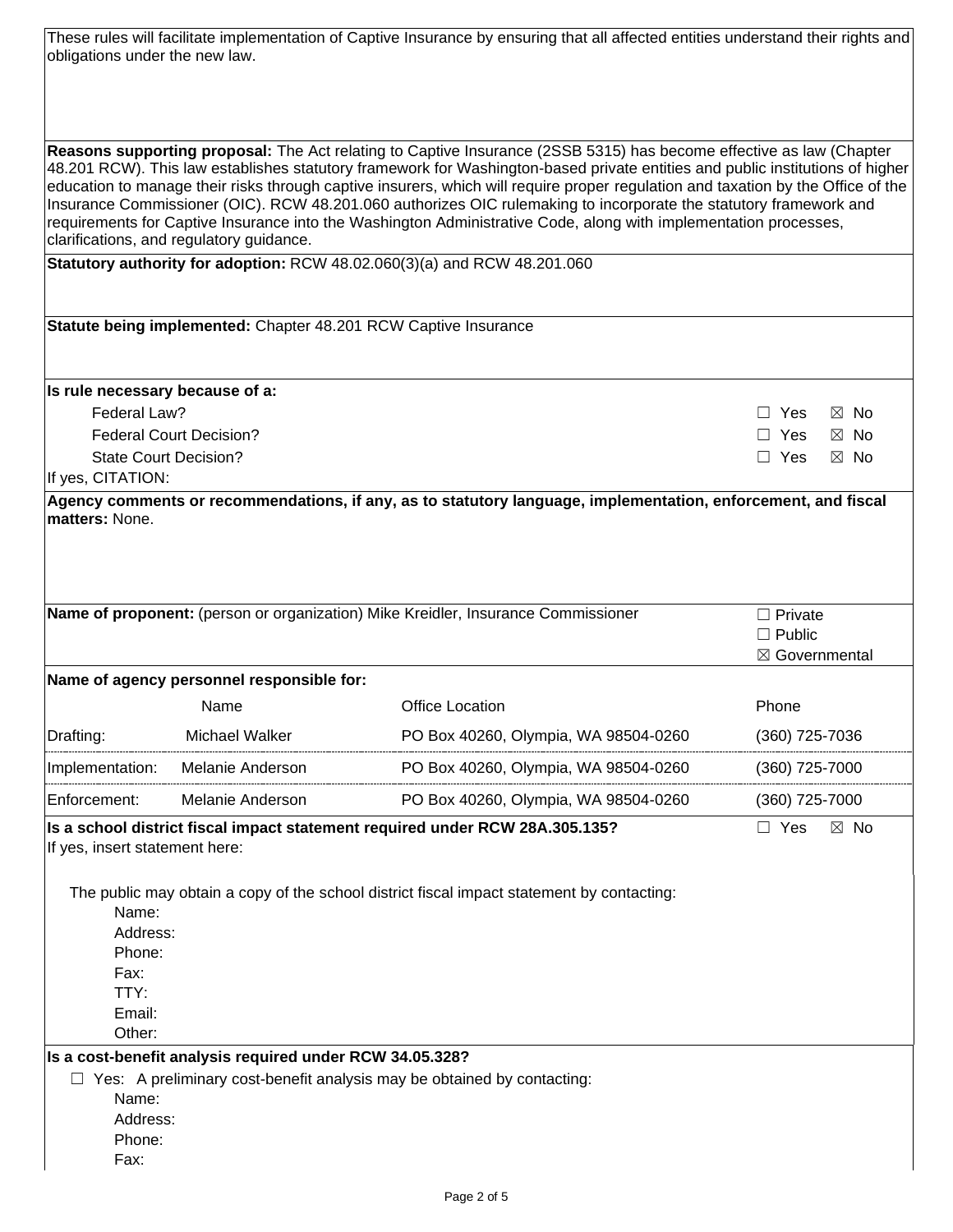TTY: Email:

Other:

 $\boxtimes$  No: and conduct of captive insurers, and without material change. Additionally, under RCW 34.05.328(5)(b)(v) rulemaking is Please explain: This rulemaking is exempt from the cost-benefit analysis under RCW 34.05.328(5)(b)(iii) and RCW 34.05.328(5)(b)(v). Under RCW 34.05.328(5)(b)(iii), rulemaking is exempt from a cost-benefit analysis if the proposed rules are adopting or incorporating by reference without material change Washington state statutes, if the material adopted or incorporated regulates the same subject matter and conduct as the adopting or incorporating rules. Here, the Washington State Office of the Insurance Commissioner is adopting the statutory requirements for captive insurers (Chapter 48.201 RCW) into the Washington Administrative Code, as rules that regulate the same subject matter exempt from a cost-benefit analysis if the content of the rules is explicitly and specifically dictated by statute. Here, the proposed captive insurance rules (Chapter 284-201 WAC) are drafted in direct alignment with Chapter 48.201 RCW, and the rules are explicitly and specifically dictated by statute.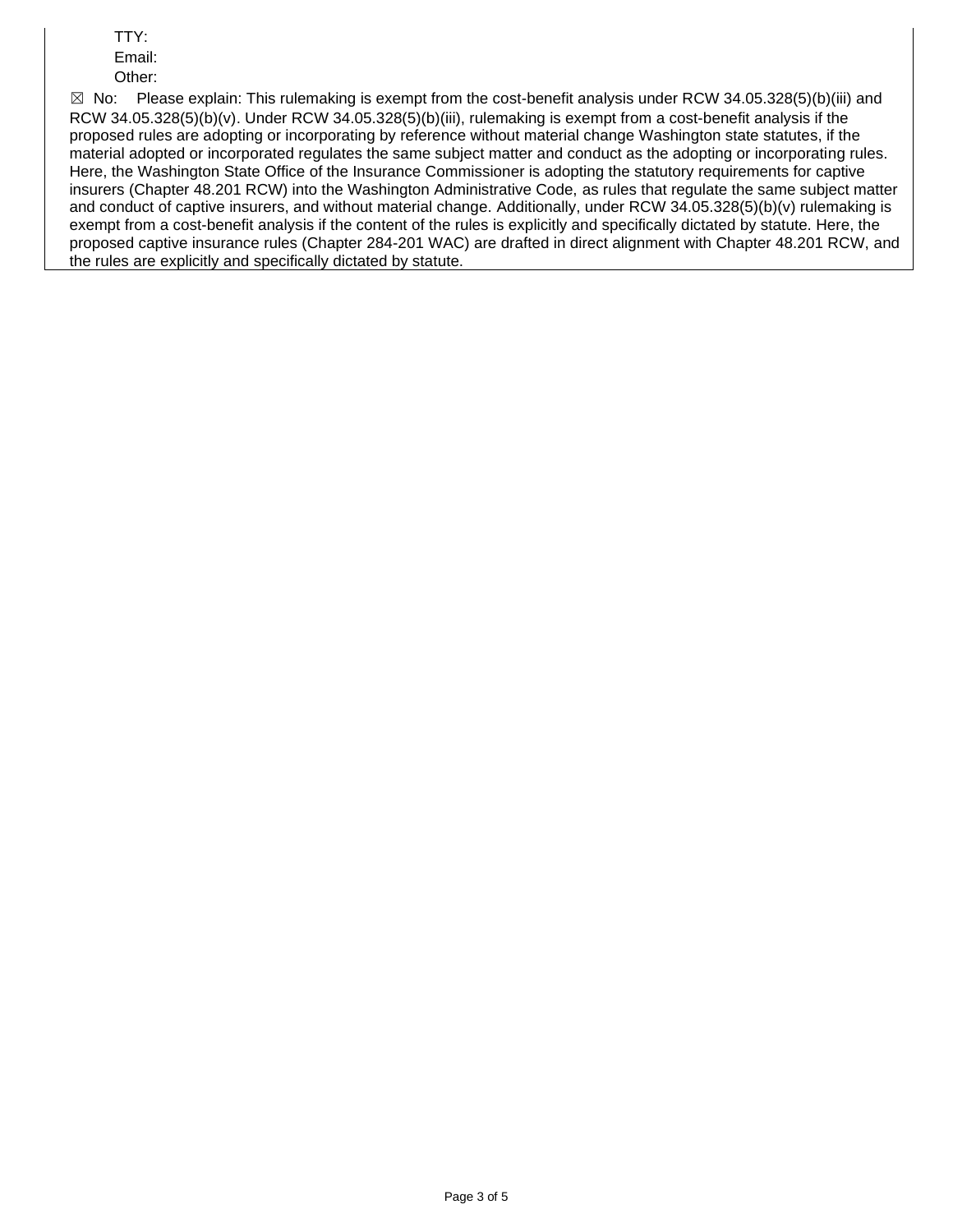# **Regulatory Fairness Act Cost Considerations for a Small Business Economic Impact Statement:**

 This rule proposal, or portions of the proposal, **may be exempt** from requirements of the Regulatory Fairness Act (see chapter 19.85 RCW). Please check the box for any applicable exemption(s):

 $\Box$  This rule proposal, or portions of the proposal, is exempt under RCW 19.85.061 because this rule making is being adopted solely to conform and/or comply with federal statute or regulations. Please cite the specific federal statute or regulation this rule is being adopted to conform or comply with, and describe the consequences to the state if the rule is not adopted.

Citation and description:

 $\Box$  This rule proposal, or portions of the proposal, is exempt because the agency has completed the pilot rule process defined by RCW 34.05.313 before filing the notice of this proposed rule.

 $\Box$  This rule proposal, or portions of the proposal, is exempt under the provisions of RCW 15.65.570(2) because it was adopted by a referendum.

 $\boxtimes$  This rule proposal, or portions of the proposal, is exempt under RCW 19.85.025(3). Check all that apply:

|   | RCW 34.05.310 (4)(b)             | $\boxtimes$ | RCW 34.05.310 (4)(e)                                               |
|---|----------------------------------|-------------|--------------------------------------------------------------------|
|   | (Internal government operations) |             | (Dictated by statute)                                              |
| ⊠ | RCW 34.05.310 (4)(c)             |             | RCW 34.05.310 (4)(f)                                               |
|   | (Incorporation by reference)     |             | (Set or adjust fees)                                               |
|   | RCW 34.05.310 (4)(d)             | $\boxtimes$ | RCW 34.05.310 (4)(g)                                               |
|   | (Correct or clarify language)    |             | ((i) Relating to agency hearings; or (ii) process                  |
|   |                                  |             | requirements for applying to an agency for a license<br>or permit) |
|   |                                  |             |                                                                    |

 $\boxtimes$  This rule proposal, or portions of the proposal, is exempt under RCW  $34.05.310(4)(c)$ ,  $34.05.310(4)(e)$  and 34.05.310(4)(g)(ii).

Economic Impact Statement requirement [\(Chapter 19.85 RCW\)](https://app.leg.wa.gov/rcw/default.aspx?cite=19.85), if the rules adopt a filing or related process requirement for applying to an agency for a license or permit. Here, the rulemaking is adopting the process requirements for captive insurers jurisdiction. Therefore, this rulemaking qualifies for an exemption from the Small Business Economic Impact Statement under Explanation of exemptions, if necessary: Under RCW  $34.05.310(4)(q)(ii)$  rulemaking is exempt from the Small Business applying to the Washington State Office of the Insurance Commissioner for registration (or permit) to do business in this [RCW 34.05.310\(4\)\(g\)\(ii\).](https://apps.leg.wa.gov/rcw/default.aspx?cite=34.05.310)

 and specifically dictated by statute. Under [RCW 34.05.310\(4\)\(e\),](https://apps.leg.wa.gov/rcw/default.aspx?cite=34.05.310) rulemaking is exempt form the Small Business Economic Impact Statement requirement [\(Chapter 19.85 RCW\)](https://app.leg.wa.gov/rcw/default.aspx?cite=19.85), if the content of the rules are explicitly and specifically dictated by statute. Here, the proposed captive insurance rules (Chapter 284-201 WAC) are drafted in direct alignment with Chapter 48.201 RCW, and the rules are explicitly

Under [RCW 34.05.310\(4\)\(c\),](https://apps.leg.wa.gov/rcw/default.aspx?cite=34.05.310) rulemaking is exempt from the Small Business Economic Impact Statement requirement insurance. Therefore, this rulemaking qualifies for a Small Business Economic Impact Statement exemption under RCW [\(Chapter 19.85 RCW\)](https://app.leg.wa.gov/rcw/default.aspx?cite=19.85), if the rules adopt or incorporate by reference without material change Washington state statutes, if the material adopted or incorporated regulates the same subject matter and conduct as the adopting or incorporating rule. This rulemaking is incorporating [Chapter 48.201 RCW](https://app.leg.wa.gov/RCW/default.aspx?cite=48.201) by referring to the statutory requirements for captive insurers in the proposed regulations (Chapter 284-201 WAC) without material changes, and regulates the same subject matter of captive [34.05.310\(4\)\(c\).](https://apps.leg.wa.gov/rcw/default.aspx?cite=34.05.310) i

# **COMPLETE THIS SECTION ONLY IF NO EXEMPTION APPLIES**

If the proposed rule is **not exempt**, does it impose more-than-minor costs (as defined by RCW 19.85.020(2)) on businesses?

 $\Box$  No Briefly summarize the agency's analysis showing how costs were calculated.

 $\Box$  Yes Calculations show the rule proposal likely imposes more-than-minor cost to businesses, and a small business economic impact statement is required. Insert statement here:

The public may obtain a copy of the small business economic impact statement or the detailed cost calculations by contacting:

Name: Address: Phone: Fax: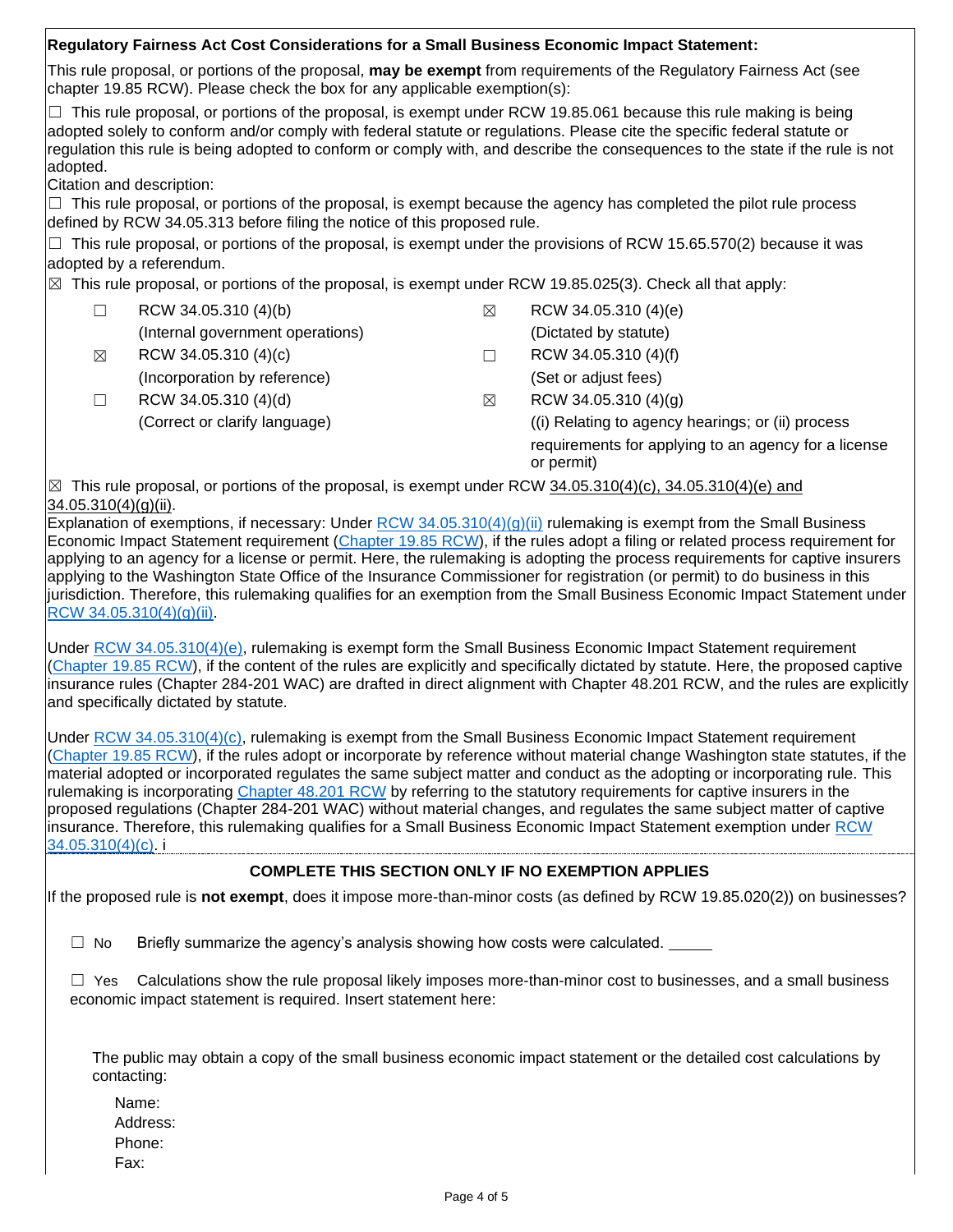| TTY:                                 |              |
|--------------------------------------|--------------|
| Email:                               |              |
| Other:                               |              |
| Date: October 1, 2021                | Signature:   |
| Name: Mike Kreidler                  | Mihe Kreiche |
| <b>Title: Insurance Commissioner</b> |              |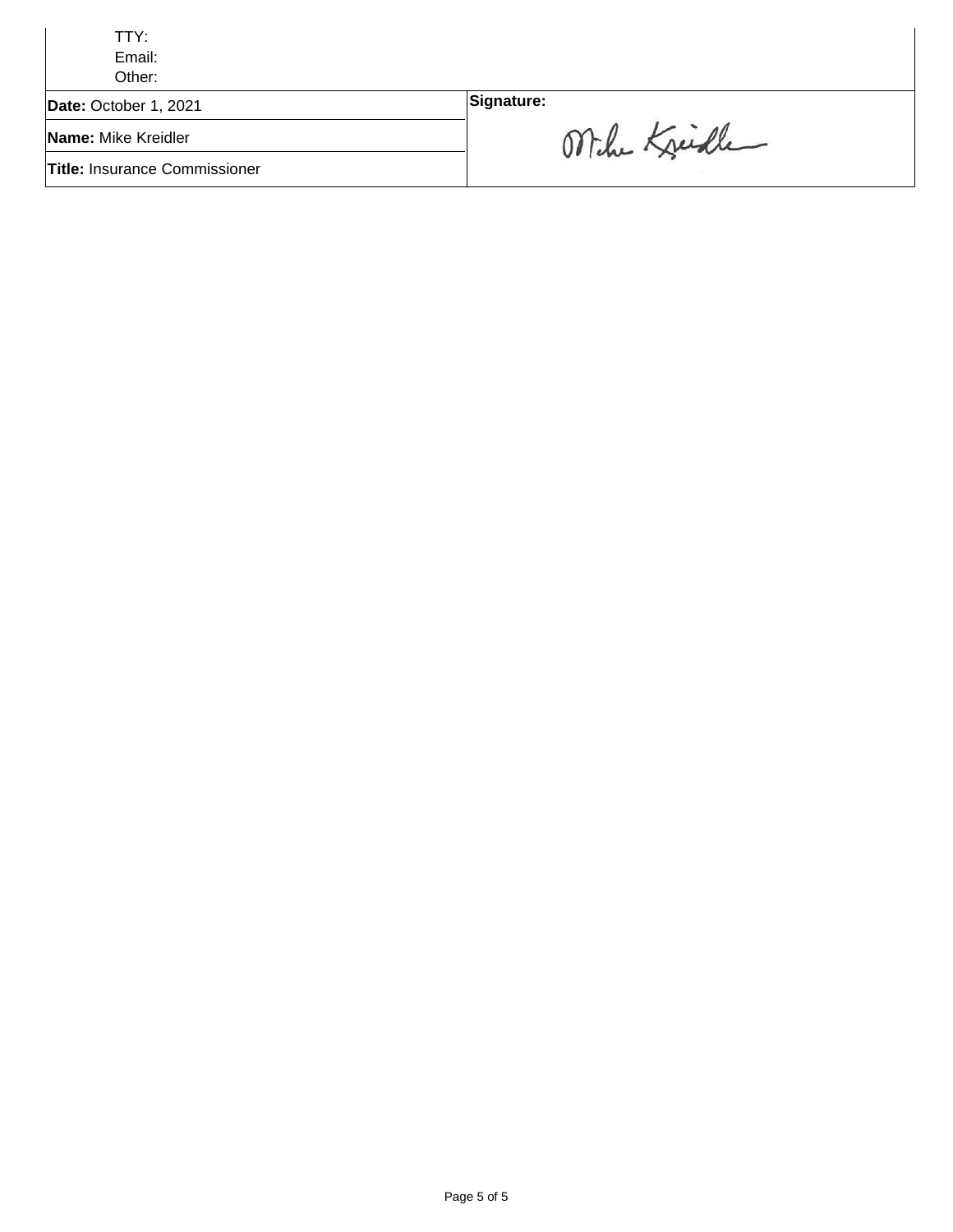### **Chapter 284-201 WAC CAPTIVE INSURANCE**

#### NEW SECTION

**WAC 284-201-110 Purpose.** These regulations implement captive insurance (chapter 48.201 RCW) including, but not limited to, the pro-**Purpose.** These regulations implement captive cesses and procedures for regulation and taxation of captive insurers by the office of the insurance commissioner (commissioner).

#### NEW SECTION

 **WAC 284-201-120 Applicability and scope.** This chapter applies to eligible captive insurers as defined in chapter 48.201 RCW, except for risk retention groups that must register pursuant to chapter 48.92 RCW and captive insurers that solely place insurance through a surplus line broker pursuant to chapter 48.15 RCW.

#### NEW SECTION

 **WAC 284-201-130 Definitions.** The definitions in RCW 48.201.020, apply in this regulation unless otherwise specified or unless the con- text clearly requires otherwise. The following definitions apply to this chapter and to chapter 48.201 RCW:

(1) "Captive insurer" means an entity that is wholly or partially owned by a "captive owner" and it insures risks of the captive owner, the captive owner's other affiliates, or both.

(2) "Eligible captive insurer" has the same meaning as set forth in chapter 48.201 RCW.

(3) "Insurer" has the same meaning as set forth in RCW 48.01.050.

 $(4)$  "Principal place of business" refers to the place where a business entity's management direct, control, and coordinate the corporation's activities, i.e., its "nerve center," which will typically<br>be found at its corporate headquarters. Except where the parent corporation is the alter ego of the subsidiary, subsidiaries are analyzed separately from their parent or holding companies. For example, if a captive insurer insures a subsidiary that is headquartered in Washington, then this state would be the principal place of business for the insured subsidiary, even if the parent company was headquartered elsewhere.

(5) "Registered eligible captive insurer" means an eligible captive insurer who submitted an application that was approved by the commissioner. A registered eligible captive insurer that fails to properly renew its registration will no longer be considered regis-<br>tered under chapter 48.201 RCW.

(6) "Reinsurance" means a form of insurance issued to insurers.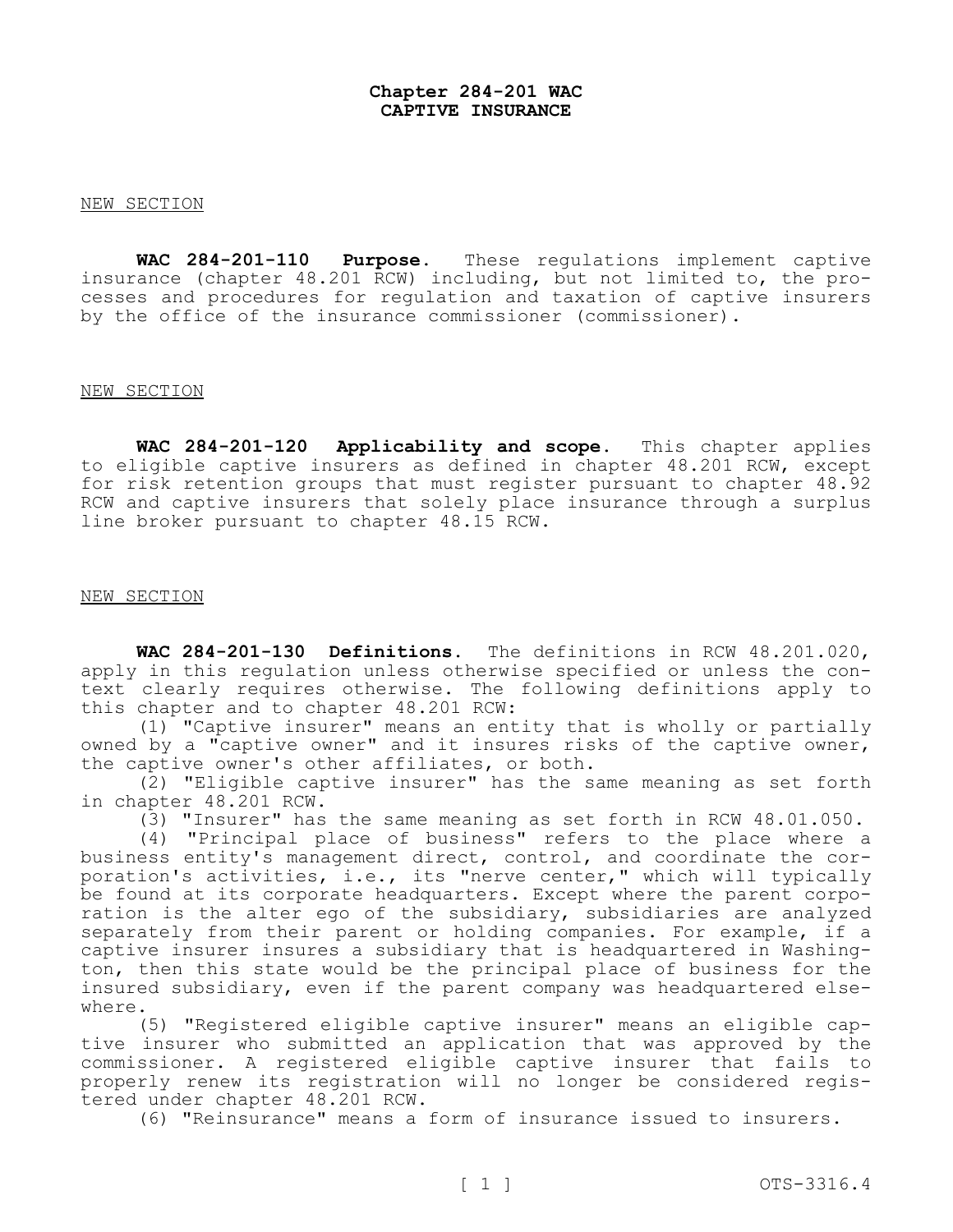(7) "Reinsurer" means an insurer that assumes all or part of an insurance or reinsurance policy written by the ceding insurer.

#### NEW SECTION

 **WAC 284-201-140 Computation of time.** In computing any period of time prescribed by this rule, the commissioner:

 $(1)$  Will not count the first day; and

(2) Will count the next and last day, unless either is a weekend or a state legal holiday.

#### NEW SECTION

 **WAC 284-201-150 Severability.** If any provision of this chapter or its application to any person or circumstances is held invalid, the remainder of the chapter or its application of the provision to other persons or circumstances is not affected.

#### NEW SECTION

WAC 284-201-210 **Registration.** (1) Eligible captive insurers must register with the commissioner within 120 days of May 12, 2021, or if later, within 120 days after first issuing a policy that covers Washington risks.

(2) The registration period for eligible captive insurers will be from the date the registration is approved by the commissioner, through June 30th.

(3) The commissioner may request and the eligible captive insurer must provide additional documentation and information to show regis-<br>tration requirements have been met.<br>(4) The registration fee is \$2,500.00.

(5) The commissioner will approve an eligible captive insurer's registration, if the commissioner determines that it meets the eligi- bility requirements in chapter 48.201 RCW, and this section.

#### NEW SECTION

 **WAC 284-201-220 Renewal.** (1) To maintain registration, a registered eligible captive insurer must renew certificates of registration annually by June 30th. If an eligible captive insurer fails to properly renew their certificate of registration, then its registration will expire at the end of its registration period.

(2) The renewal process will require that a registered eligible captive insurer continue to meet eligibility requirements in accord-<br>ance with RCW 48.201.020 and 48.201.030, and pay a renewal fee.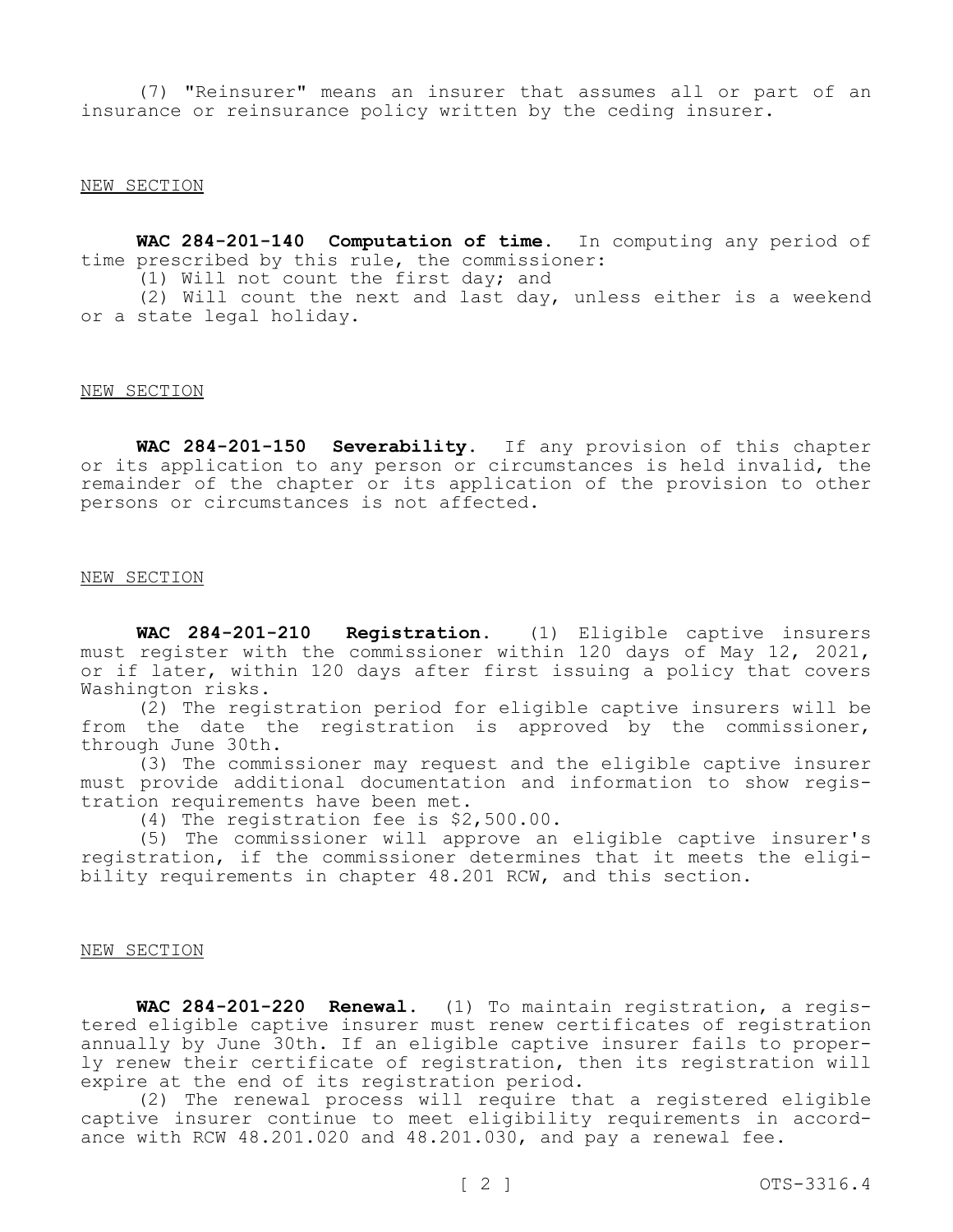(3) For renewal, the commissioner will charge an annual renewal fee not to exceed \$[2,500.00](https://2,500.00). The amount of the renewal fee will be published on the commissioner's website and must be paid by June 30th.

(4) The renewal period will be from July 1st through June 30th.<br>(5) In order to obtain a timely annual renewal, a registered eliqible captive insurer should file the renewal application no later than April 1st. Otherwise, OIC may not approve the eligible captive insurer's renewal before the June 30th expiration date and the eligi-<br>ble captive insurer's registration will expire. If an eligible captive insurer's registration expires, it will then need to complete and file a new application and pay the fee for a new registration.

## NEW SECTION

WAC 284-201-230 **Insurance limitations.** (1) For Washington risks, a registered eligible captive insurer may provide only property<br>and casualty insurance, and may provide such insurance to only a captive owner, to the captive owner's other affiliates, or both, unless it places the insurance through a surplus lines broker pursuant to chapter 48.15 RCW.

(a) A registered eligible captive insurer may not provide stop loss insurance as defined in RCW 48.11.030 or 48.21.015.<br>(b) A registered eligible captive insurer may not provide work-

ers' compensation coverage that directly covers the worker. A regis-<br>tered eligible captive insurer may indemnify a self-insured employer for their workers' compensation liability.

(2) A registered eligible captive insurer may assume risks from other insurers as a reinsurer without regard to the limitations in subsection (1) of this section.

# NEW SECTION

**WAC 284-201-240 Taxes.** (1) A registered eligible captive insurer shall on or before the first day of March of each year pay to the state treasurer through the commissioner's office a two percent tax on premiums for insurance directly procured by and provided to its parent or another affiliate for Washington risks during the previous calendar year. A registered eligible captive insurer that fails to remit the tax by the last day of the month in which the tax becomes due, will be subject to the tax, penalties, and interest provided in RCW 48.14.060.

(2) A registered eligible captive insurer shall file with the commissioner a statement of premiums on a tax form furnished by the commissioner. For tax purposes, the reporting of premiums shall be on a written basis.

(3) Instructions for accessing the online tax forms will be sent out to the registered eligible captive insurer's tax contact in January of each year. Tax contact information is provided to the commissioner as part of the registration process.<br>(4) The registered eligible captive insurer must share its meth-

odology and relevant analysis in determining its Washington risks al-<br>location by submitting this information to the commissioner by April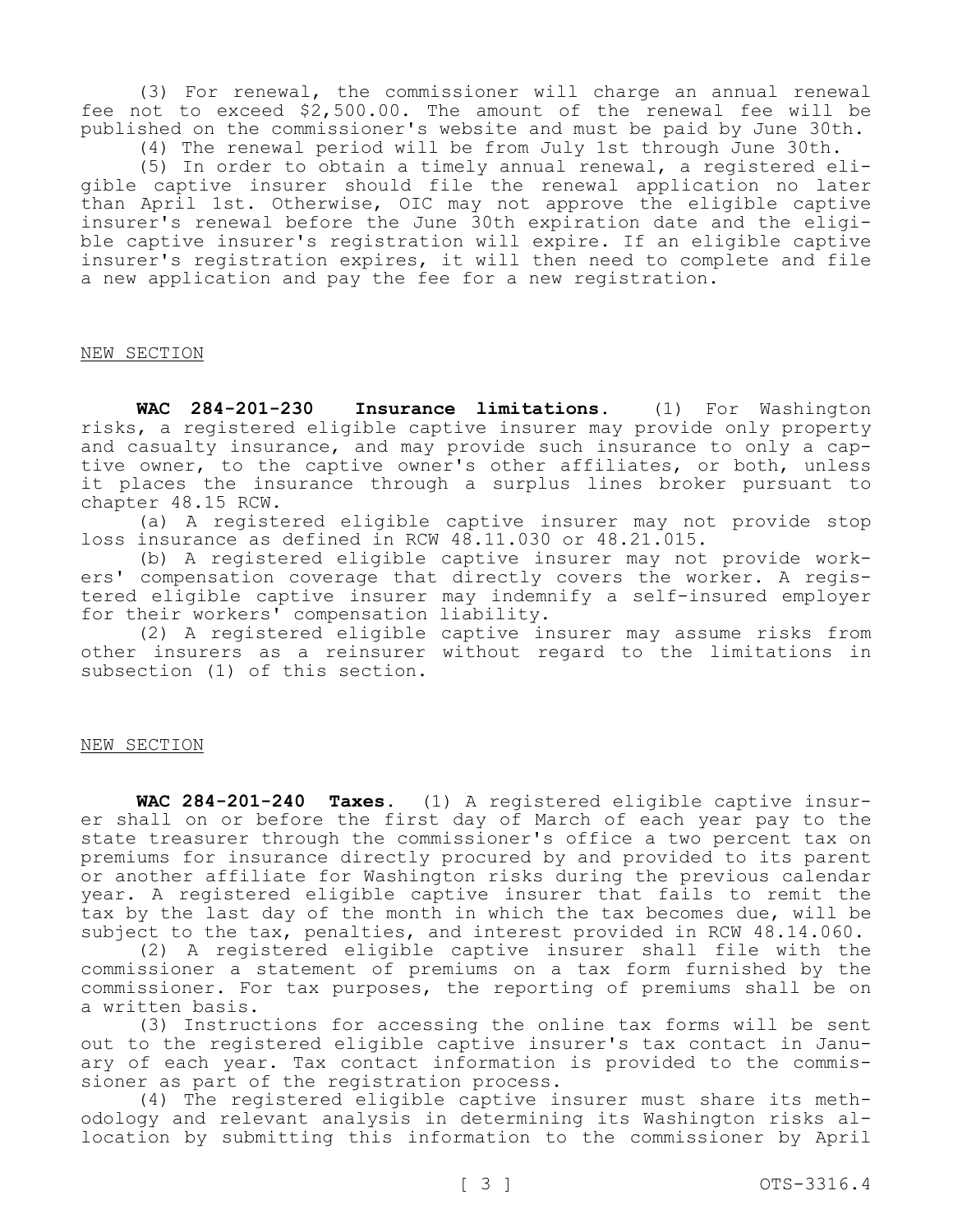1st of each year, in a method as prescribed and furnished by the com- missioner.

(5) Prior period taxes. Eligible captive insurers who insured Washington risk for any period after January 1, 2011, must remit a two percent tax on premiums for insurance directly procured by and provi-<br>ded to its parent or another affiliate for Washington risks, if not<br>previously remitted to the commissioner. The reporting of premiums under this section shall be on a written basis, in a method as prescri-<br>bed and furnished by the commissioner. Taxes due for premiums procured prior to January 1, 2021, are not subject to the penalties or interest provided in RCW 48.14.060.

(6) Eligible captive insurers must pay premium tax for Washington risks covered by all types of insurance, including premiums collected<br>for insurance that is not property or casualty insurance, if the eligible captive insurer provided such coverage for any period after Jan-<br>uary 1, 2011.

#### NEW SECTION

**WAC 284-201-250 Administration.** (1) The commissioner is authorized to make use of any of the powers established under Title 48 RCW to enforce the laws of this state. This includes, but is not limited to, the commissioner's administrative authority to investigate, issue<br>subpoenas, conduct depositions and hearings, issue orders, impose penalties, and seek injunctive relief. Regarding any investigation, ad- ministrative proceedings, or litigation, the commissioner can rely on the procedural laws and regulations of the state.

(2) Fines and penalties.<br>(a) An eligible captive insurer that fails to register or maintain registration under this chapter or chapter 48.92 RCW is acting as an unlawful, unauthorized insurer, as set forth in RCW 48.15.020 and is subject to the fines and penalties under RCW 48.15.023, taxation under RCW 48.14.095 and penalties and interest under RCW 48.14.060.

(b) Captive insurers that have insured risks in Washington but are not eligible to register with the commissioner, continue to be subject to RCW 48.15.020, 48.15.023, 48.14.020, 48.14.060, and

48.14.095.<br>(c) A registered eligible captive insurer that violates any provision of this chapter will be subject to the fines and penalties ap-<br>plicable to authorized insurers generally, as set forth in chapter 48.05 RCW, including revocation of its registration, suspension of registration, and refusal to renew registration.

(d) The commissioner may deny the registration or renewal of a captive insurer who the commissioner has determined failed to sufficiently demonstrate the requirements outlined in RCW 48.201.020 and 48.201.030, and this chapter.

#### NEW SECTION

 **WAC 284-201-300 Adjudicative proceedings.** (1) Captive insurers may demand a hearing with the commissioner by submitting a request for